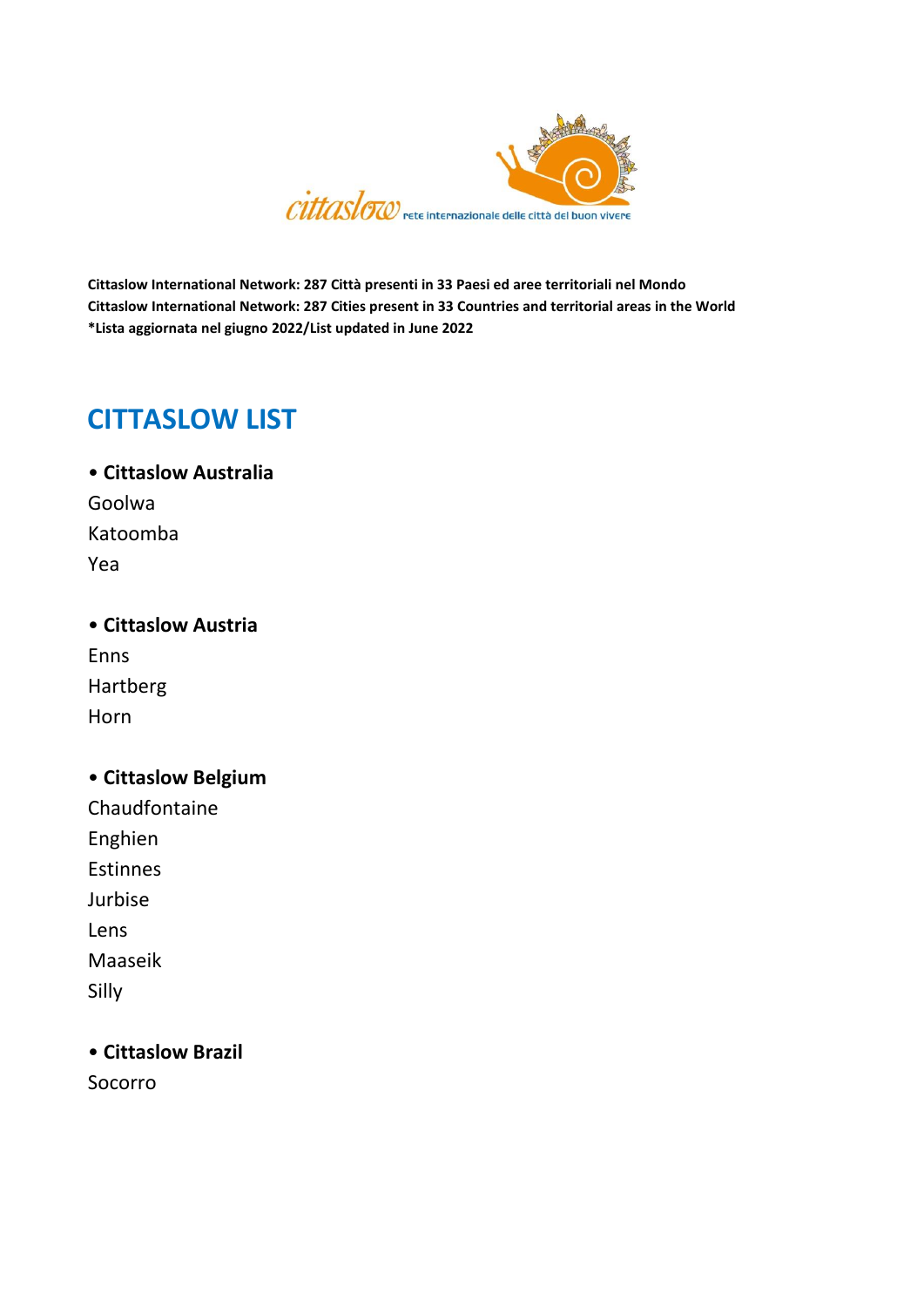## • **Cittaslow Canada** Cowichan Bay

Lac-Mégantic Naramata Wolfville

## • **Cittaslow China**

Changjia (Gaoqing County) Changshan - Zigang \_In progress Erdaobaihe (Changbai Mountain) Fuli (Fuchuan Yao Autonomous County) Jingyang (Jingde County) Luzhi (Wuzhong District) Maolin (Yudong New District) Shimenshan (Qufu city) Songbai (Shennongjia Forest District) Yanyang (Meizhou city) Yaxi (Gaochun County) Yingpan (Zhashui County) Yuhu (Wencheng County)

• **Cittaslow Colombia** Pijao

• **Cittaslow Croatia** Makarska

• **Cittaslow Denmark**  Mariagerfjord Svendborg

• **Cittaslow Finland** Kristinestad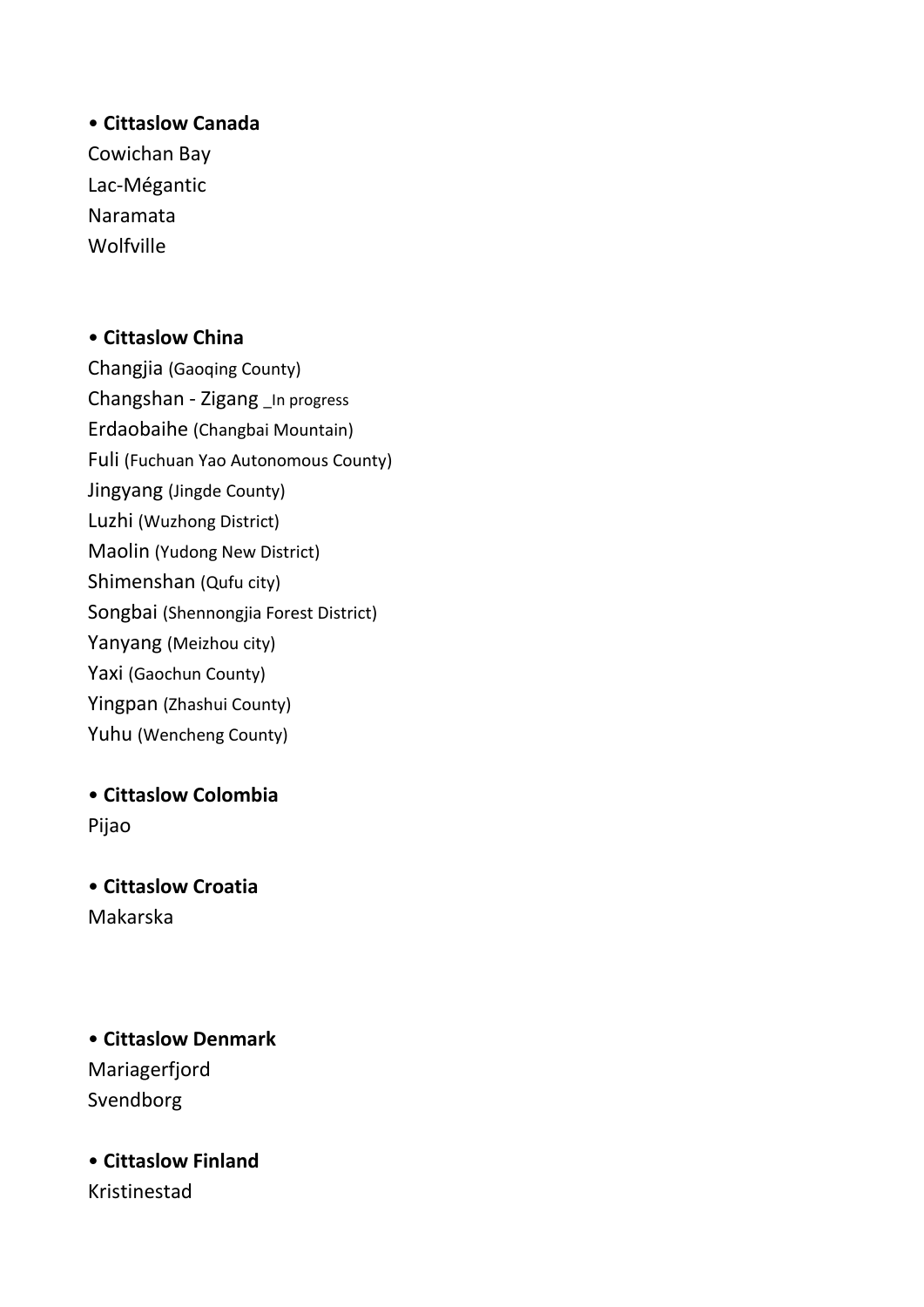#### • **Cittaslow France**

Cazaubon Créon Labastide d'Armagnac Labouheyre Lectoure Le Haillan Loix Mirande Saint Antonin Noble Val Samatan Segonzac Simorre Valmondois

### • **Cittaslow Germany**

Bad Essen Bad Schussenried Bad Wimpfen Berching Bischofsheim Blieskastel Deidesheim Hersbruck Homberg (Efze) Lüdinghausen Maikammer

Meldorf

Michelstadt

Nördlingen

Penzlin

Schneverdingen

Schwetzingen

Spalt

Stollberg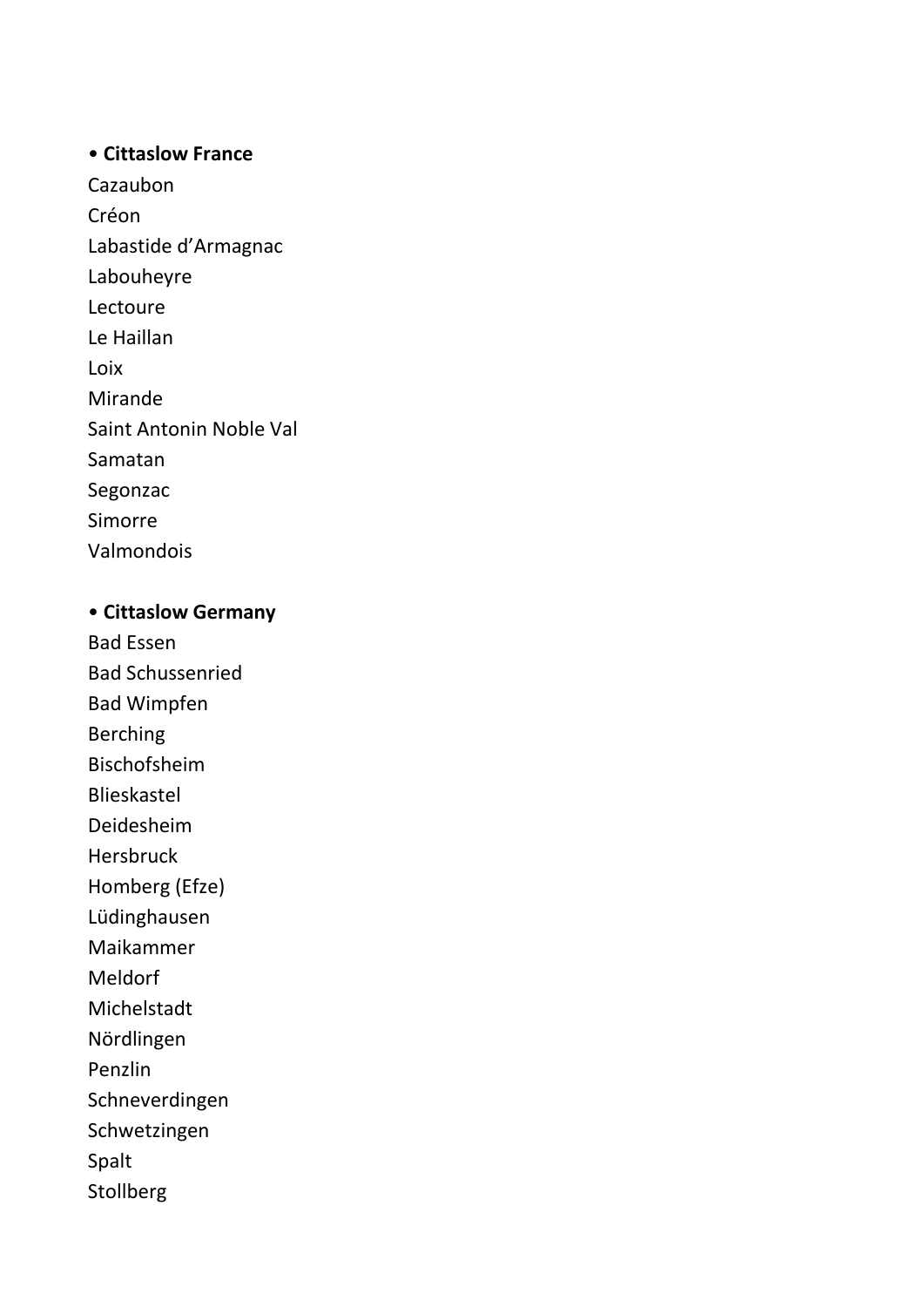Überlingen Waldkirch Wirsberg Zwingenberg

#### • **Cittaslow Great Britain**

Aylsham Berwick upon Tweed Llangollen Mold Perth

• **Cittaslow Hungary** Hódmezővásárhely

• **Cittaslow Iceland** Djupavogshreppur - Múlaþing Municipality

#### • **Cittaslow Ireland**

**Clonakilty** 

## • **Cittaslow Italy**

Abbiategrasso Acqualagna Acquapendente Altomonte Amalfi Amelia Anghiari Asolo Baiso Barga Belluno Borgo Val di Taro Bra Brisighella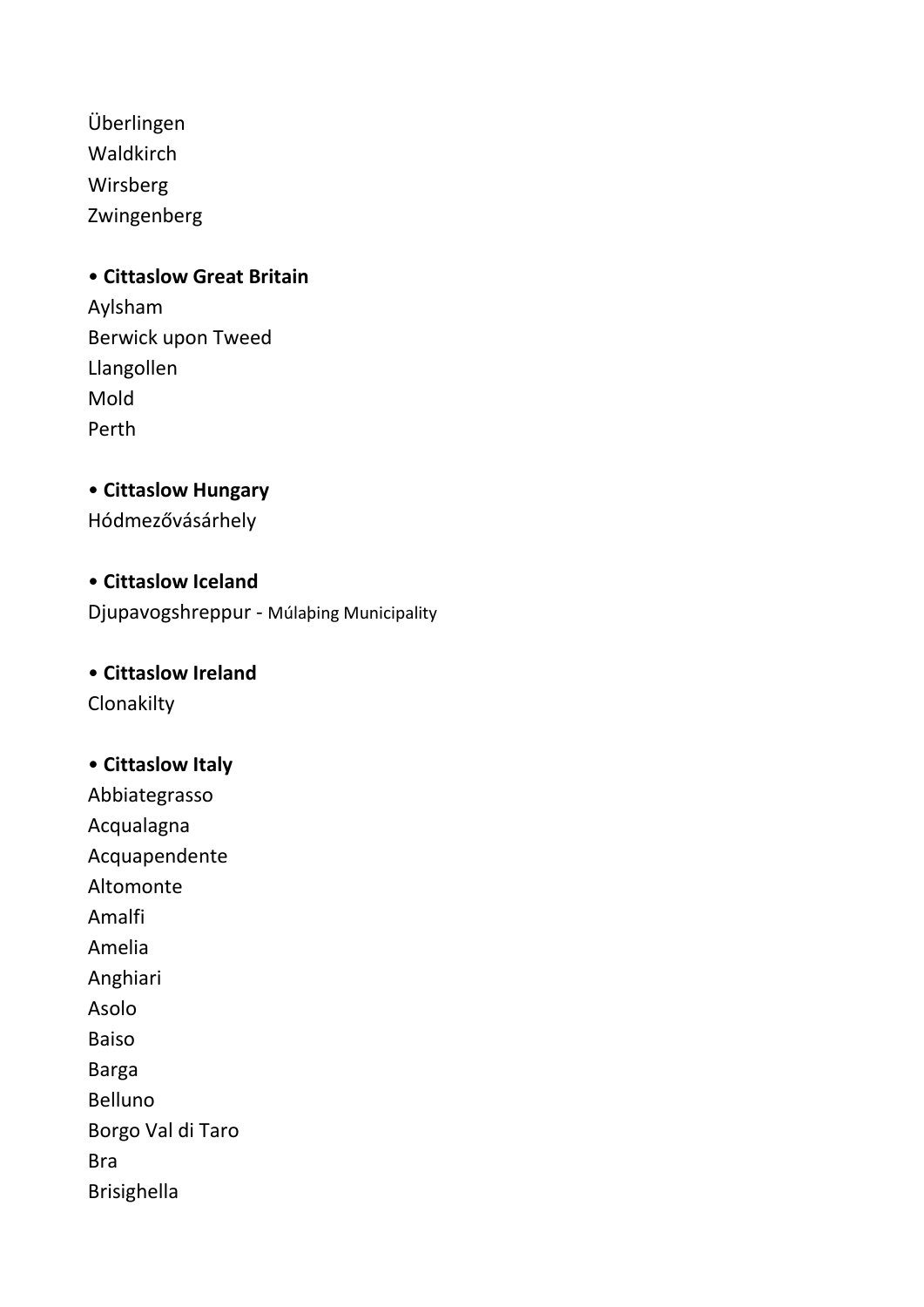Caiazzo Capalbio Casalbeltrame Castel Campagnano Castelnovo nè Monti Castelnuovo Berardenga Castel San Pietro Terme Castiglione Olona Castiglione in Teverina Cerreto Sannita Chiavenna Chiaverano Cisternino Città della Pieve Città Sant'Angelo Civitella in Val di Chiana Controguerra Cortona Cutigliano - Comune di Abetone Cutigliano Farra di Soligo Ficulle Follina Fontanellato Francavilla al Mare Galeata Gioi Giuliano Teatino Gravina in Puglia Greve in Chianti Grumes - Comune di Altavalle Guardiagrele Levanto Marradi Massa Marittima Monte Castello di Vibio Montefalco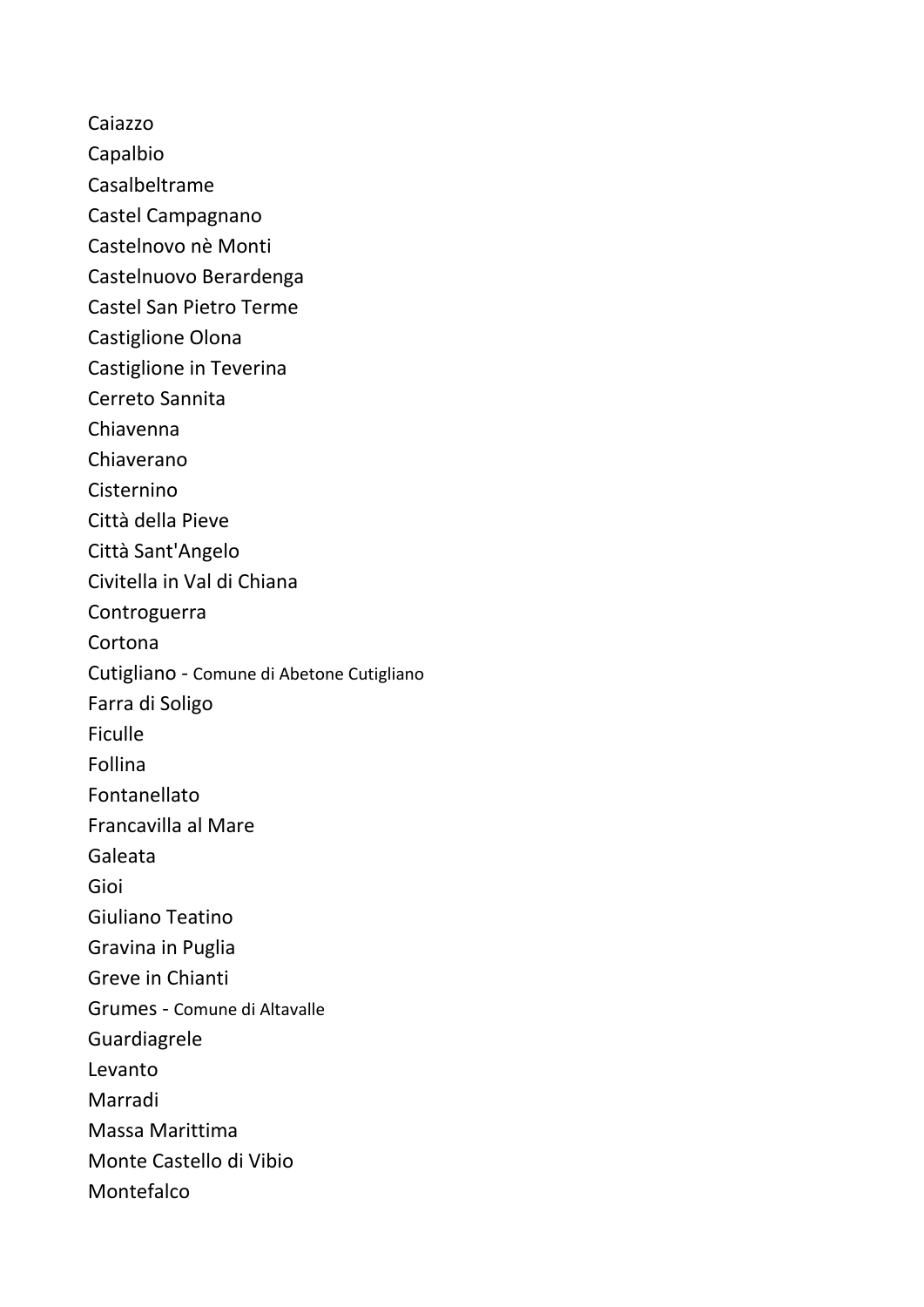Morimondo Mulazzo Norcia Novellara Orsara di Puglia Orvieto Parrano Pellegrino Parmense Penne Perito Pianella Pineto Pollica Positano Pratovecchio - Stia Preci Ribera Salorno San Miniato San Potito Sannitico Sant'Agata di Puglia Santarcangelo di Romagna San Vincenzo Santa Sofia Sperlonga Stio Suvereto Teglio Tirano Todi Tolfa Torgiano Trani Travacò Siccomario Trevi Turbigo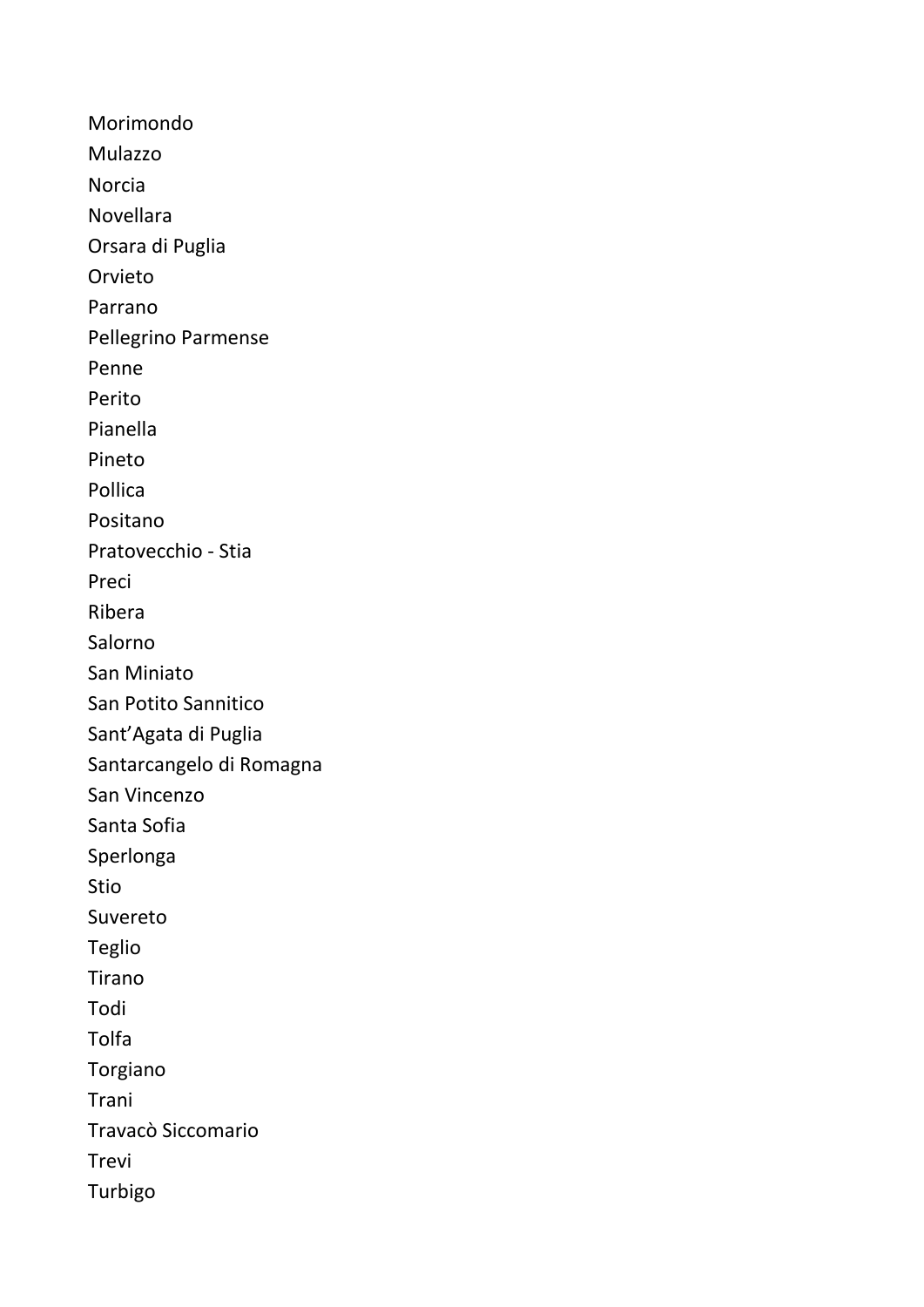Usseglio Zibello - Comune di Polesine Zibello

• **Cittaslow Japan** Kesennuma Maebashi-Akagi

• **Cittaslow Luxembourg** Clervaux

# • **Cittaslow Netherlands** Alphen-Chaam Borger-Odoorn Echt-Susteren Eijsden-Margraten Gulpen-Wittem Heerde Midden-Delfland Peel en Maas Vaals Westerwolde (Former Bellingwedde and Vlagtwedde Town Halls)

## • **Cittaslow New Zealand**

Matakana (Rodney District)

## • **Cittaslow Norway**  Sokndal Ulvik

## • **Cittaslow Poland**  Barczewo Bartoszyce Braniewo Biskupiec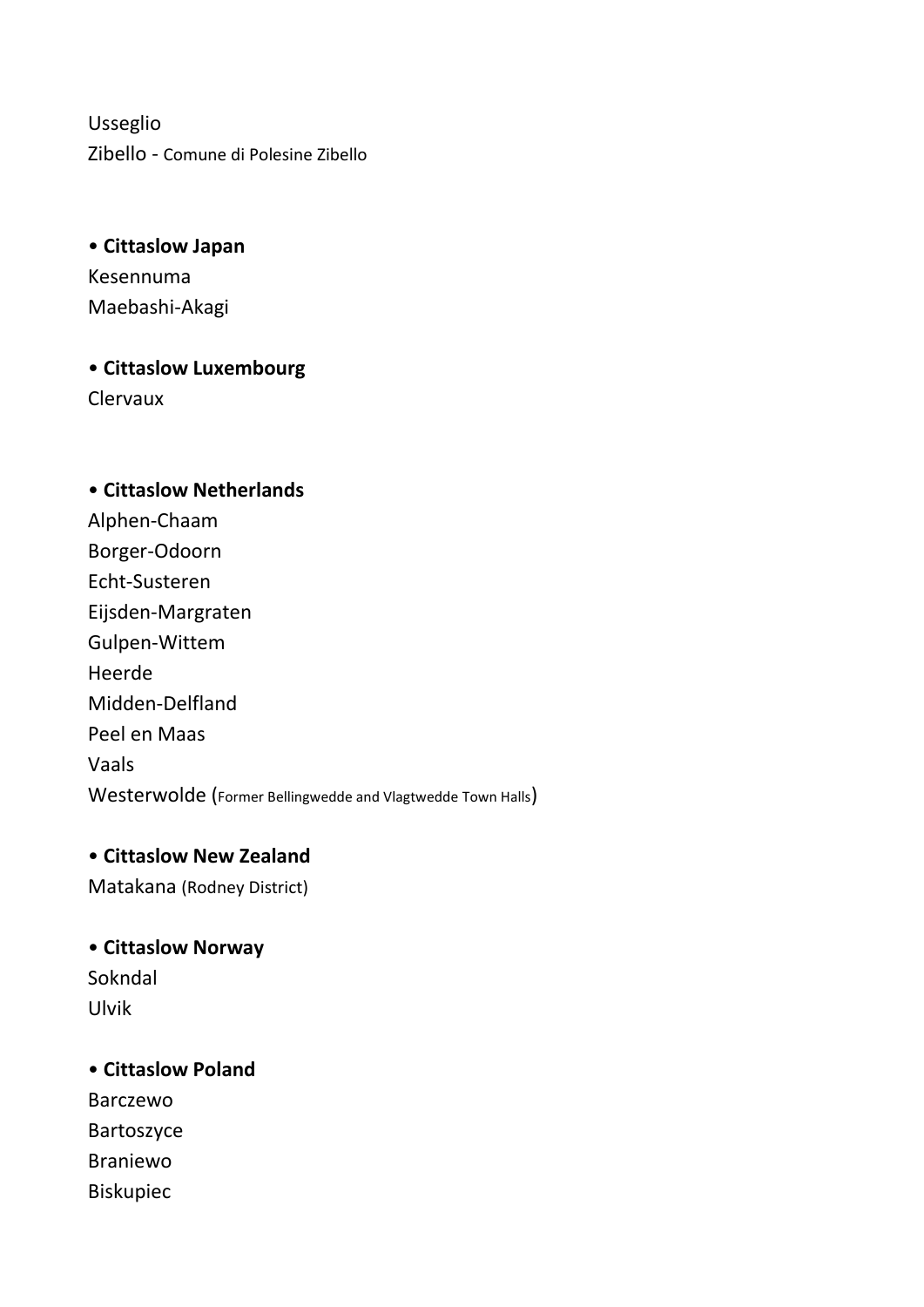Bisztynek Działdowo Dobre Miasto Głubczyce Goldap Górowo Iławeckie Jeziorany Kalety Kisielice Lidzbark Lidzbark Warminski Lubawa Morąg Murowana Goślina Nidzica Nowe Miasto Lubawskie Nowy Dwór Gdański Olecko Olsztynek Orneta Pasym Prudnik Rejowiec Fabryczny Reszel Rzgów Ryn Sępopol Sianów Sierpc Szczytno Węgorzewo Wydminy

## • **Cittaslow Portugal**

Sao Bras de Alportel Silves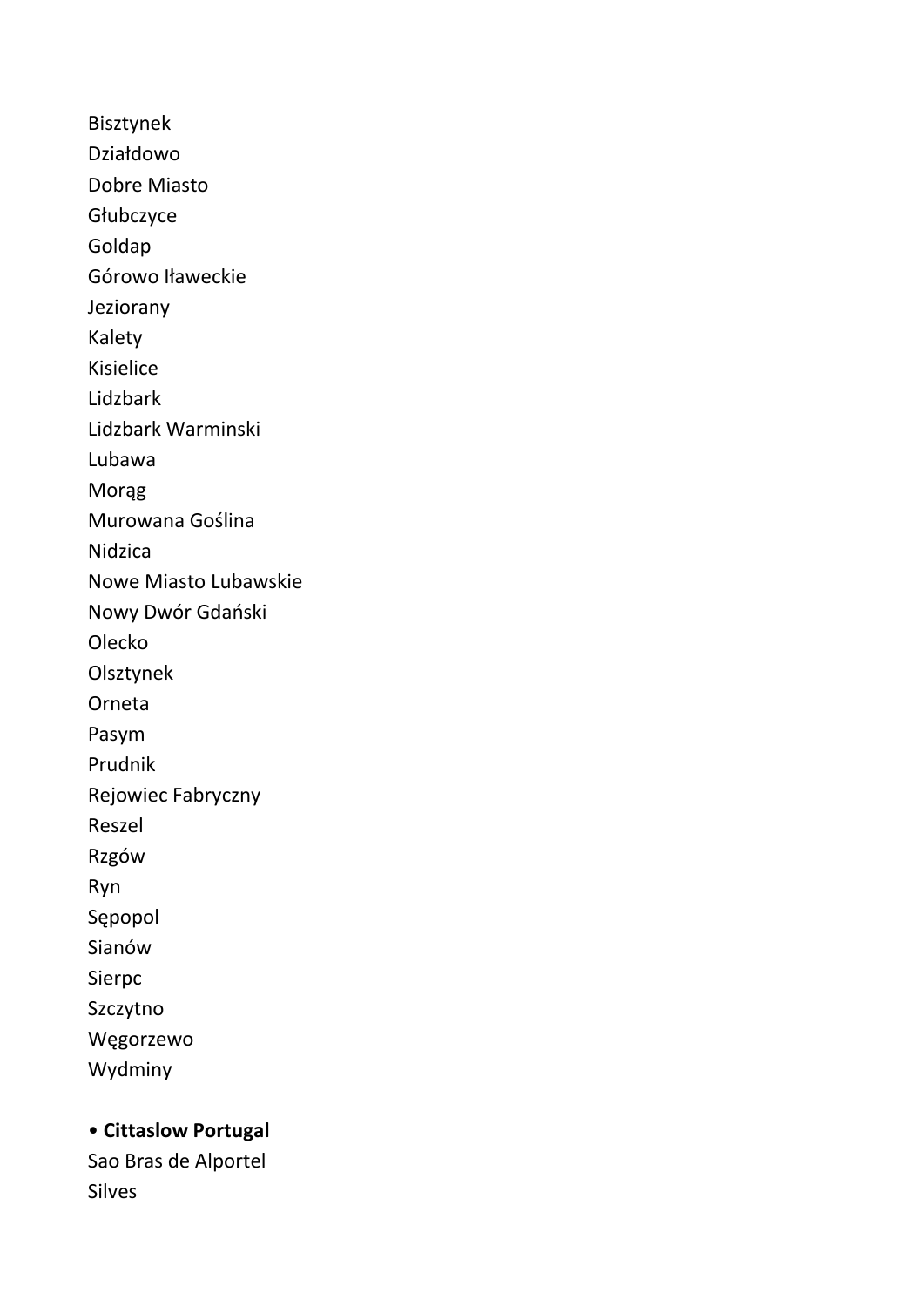Tavira Viana Do Castelo

• **Cittaslow Russia** Svetlogorsk

• **Cittaslow South Africa** Sedgefield

## • **Cittaslow South Korea**

Cheongsong County (Pacheon-myeon) Chuncheon City (Sille Village) Damyang County (Changpyeong-myeon) Gimhae (Bongha Village & Hwapocheon Wetland Eco Park) Hadong County (Akyang-myeon) Jangheung County (Yuchi-myeon & Bangchon Culture Village) Jecheon City (Susan-myeon & Bakdaljae) Jeonju City (Jeonju Hanok Village) Mokpo City (Oedal Island/ Dali Island /Modern historical & cultural area) Sangju City (Hamchang-eup, Gonggeom-myeon, Ian-myeon) Seocheon County (Hansan-Myeon) Shinan County (jeung-do island) Taean County (Sowon-myeon) Wando County (Cheongsando Island) Yeongwol County (Kimsatgat-myeon) Yeongyang County (Seokbo-myeon) Yesan County (Daeheung & Eungbong-myeon)

#### • **Cittaslow Spain**

Artà (Isle of Majorca) Balmaseda Begues Begur Benabarre Bubión Lekeitio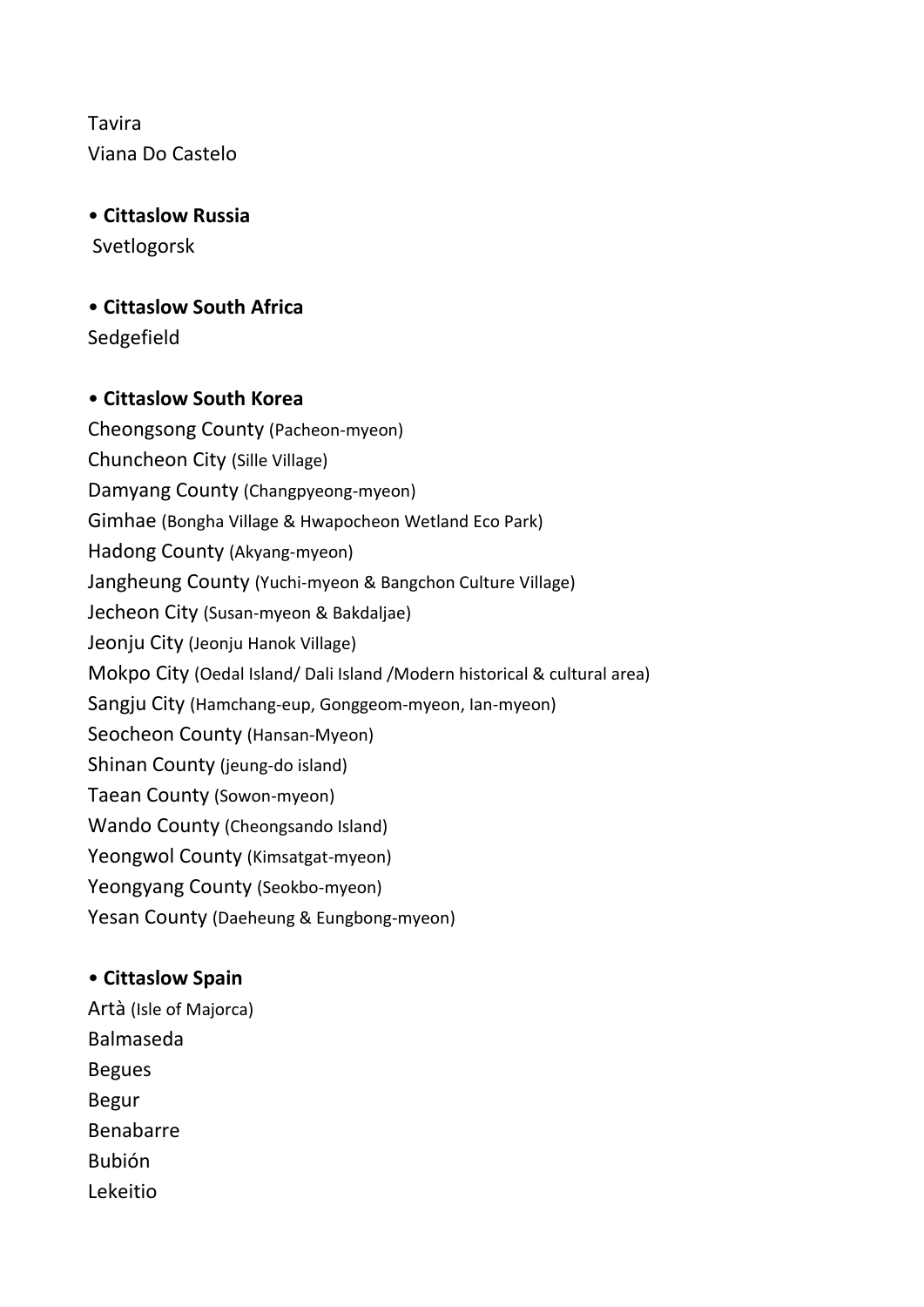Mungia Pals Rubielos de Mora Villa de La Orotava (Isle of Tenerife)

• **Cittaslow Sweden** 

Falköping

• **Cittaslow Taiwan**

Dalin Fonglin Nanzhuang Sanyi

• **Cittaslow Turkey** Ahlat Akyaka Arapgir Eğirdir Foça Gerze Gökçeada Göynük Güdül Halfeti İznik Kemaliye Köyceğiz Mudurnu

Perşembe

Şavşat

Seferihisar

Uzundere

Vize

Yalvaç

Yenipazar